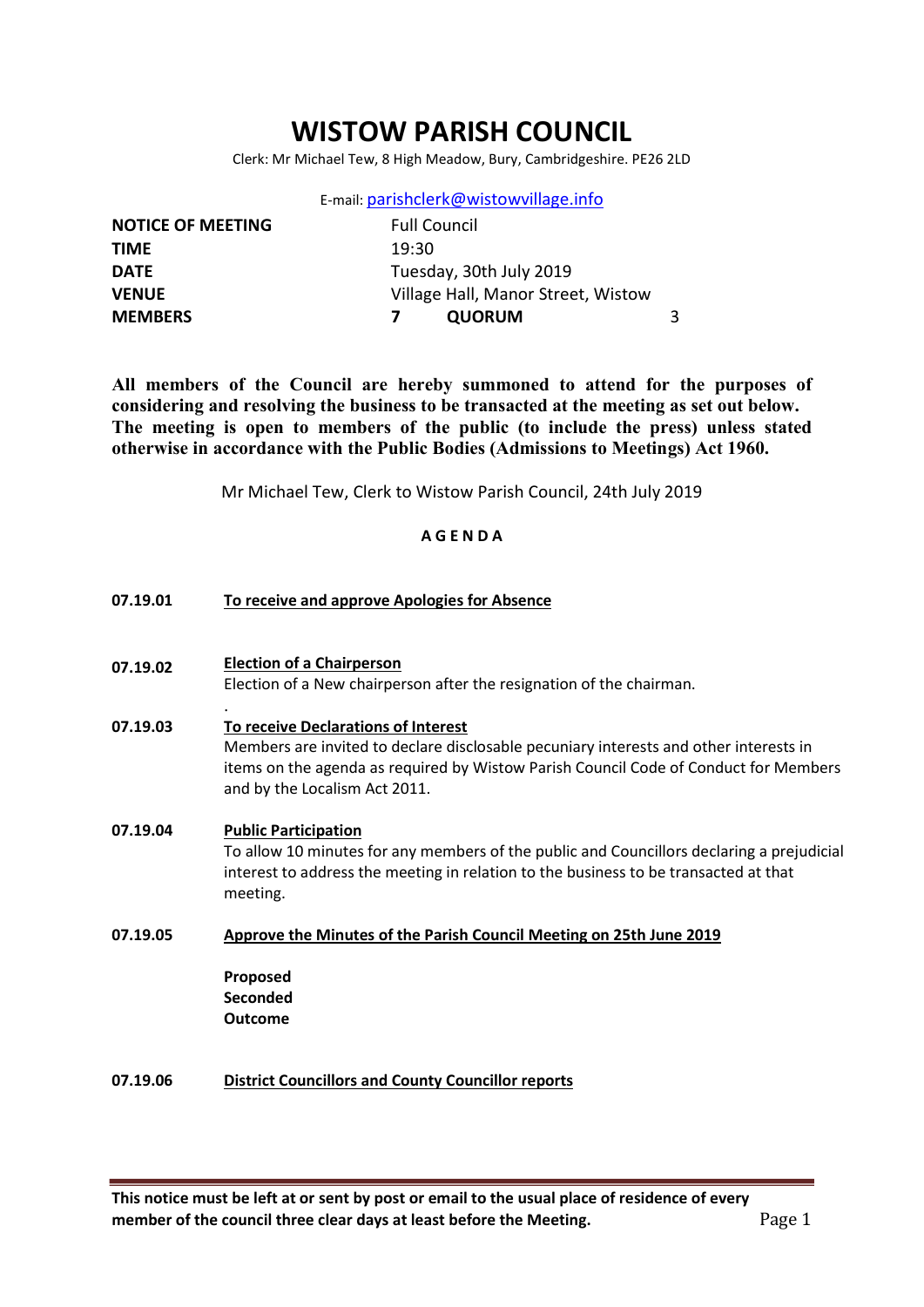### 07.19.07 Matters arising or carried forward from the previous meeting.

- 1 To receive an update of the review of the street lighting in the village. After the correspondents with Balfour Beatty.
- 2 Members to discuss the collation of data / recharging of the SID Battery
- 3 Members to discuss the Governance / Training / permanent supply of electricity to the defibrillator
- 4 Members to discuss a Yearly Plan for the Parish Council and any ideas bought forward.

### 07.19.08 Notification of planning items.

There has been no Planning applications this month, all Planning applications have had a response and sent to HDC

### 07.19.09 Finance

To approve accounts for payment: 30th July 2019

| Date       | <b>Ref No</b> | Pavee         | <b>Description</b>   | Amount |
|------------|---------------|---------------|----------------------|--------|
| 30/07/2019 | 405           | <b>CGM</b>    | <b>Grass Cutting</b> | 729.60 |
| 30/07/2019 | 406           | <b>Mr</b> Tew | <b>Clerks Wages</b>  | 296.00 |

To note income received: Members to note income received for June 2019

| <b>Date</b> | Ref. No. | Pavee          | <b>Description</b>       | Amount |
|-------------|----------|----------------|--------------------------|--------|
| 04/07/2019  |          | <b>CCC</b>     | <b>Grass Cutting</b>     | 474.33 |
| 01/07/2019  |          | <b>B.</b> Bank | Interest deposit account | 7.90   |
|             |          |                |                          |        |

Proposed **Seconded** Outcome

#### 07.19.10 Traffic, Highways & Road Safety.

1 Potholes that were reported on the Toll have now been completed, nothing more to report

#### 07.19.11 Village Maintenance

- 1 Members to discuss Playing Park Hedge annual maintenance (Trim)
- 2 Members to decide a Grass cutting contract liaison member working with Garden reclaim

### 07.19.12 Policing Matters:

No incidents in the village of Wistow reported, all alerts are posted to the Parish Councils Facebook page.